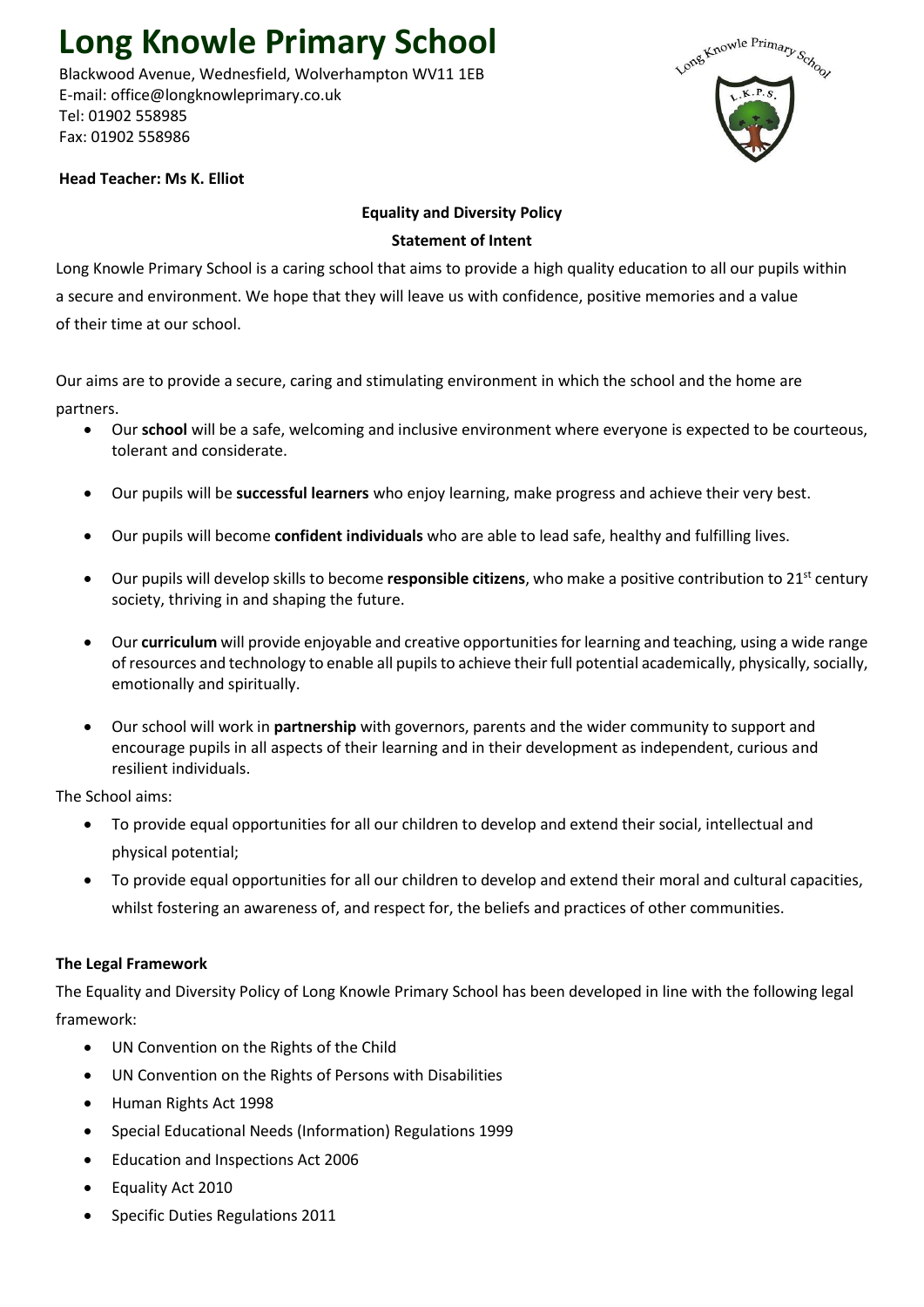#### **Roles and Responsibilities**

# **The Governing Body will:**

- Ensure that the school complies with the appropriate equality legislation and regulations;
- Meet its obligations under the Public Sector Equality Duty to publish equality objectives;
- Ensure that the school's policies and procedures are developed and implemented with appropriate
- equality impact assessments informing future plans;
- Ensure that the recording and reporting of equality and diversity data is sufficiently scrutinised;
- Ensure that the school's Admissions Policy does not discriminate in any way;
- Ensure equal opportunities in its staff recruitment and promotion practices, professional development
- programmes and in membership of the Governing Body;
- Proactively recruit high-quality applicants from under-represented groups;
- Provide information in appropriate and accessible formats;
- Ensure that the necessary disciplinary measures are in place to enforce this policy.

#### **The Headteacher will:**

- Implement the Policy and its procedures;
- Ensure that all staff members received the appropriate equality and diversity training as part of their induction and continuous professional development;
- Ensure that all parents, visitors and contractors are aware of and are in accordance with the provisions of this policy;
- Actively challenge and take appropriate action in any case of discriminatory practice;
- Address any reported incidents of harassment or bullying in line with DfE guidance;
- Report to governors on the progress of implementing the provisions of this Policy.

#### **Employees will:**

- Be mindful of any incidence of harassment or bullying in the school;
- Address any minor issues of harassment or bullying in the school and report any major breaches of the
- policy to the headteacher;
- Identify and challenge bias and stereotyping within the curriculum and the school's culture;
- Promote equality and good relations, and not harass or discriminate in any way;
- Monitor students' progress and academic needs to ensure the appropriate support is in place;
- Keep up-to-date with equality legislation and its application by attending the appropriate training.

#### **Students will:**

- Not discriminate or harass any other pupil or staff member;
- Actively encourage equality and diversity in the school by contributing their cultural experiences and
- values;
- Report any incidences of bullying or harassment, whether to themselves or to others, to their headteacher or class teacher;
- Abide by all the school's equality and diversity policies, procedures and codes.
- •

#### **Monitoring and Evaluation**

This policy will be monitored and evaluated on an annual basis by the Head Teacher and the Governing Body in the following ways:

• Individual attainment data will be used to measure the effectiveness of this policy on student